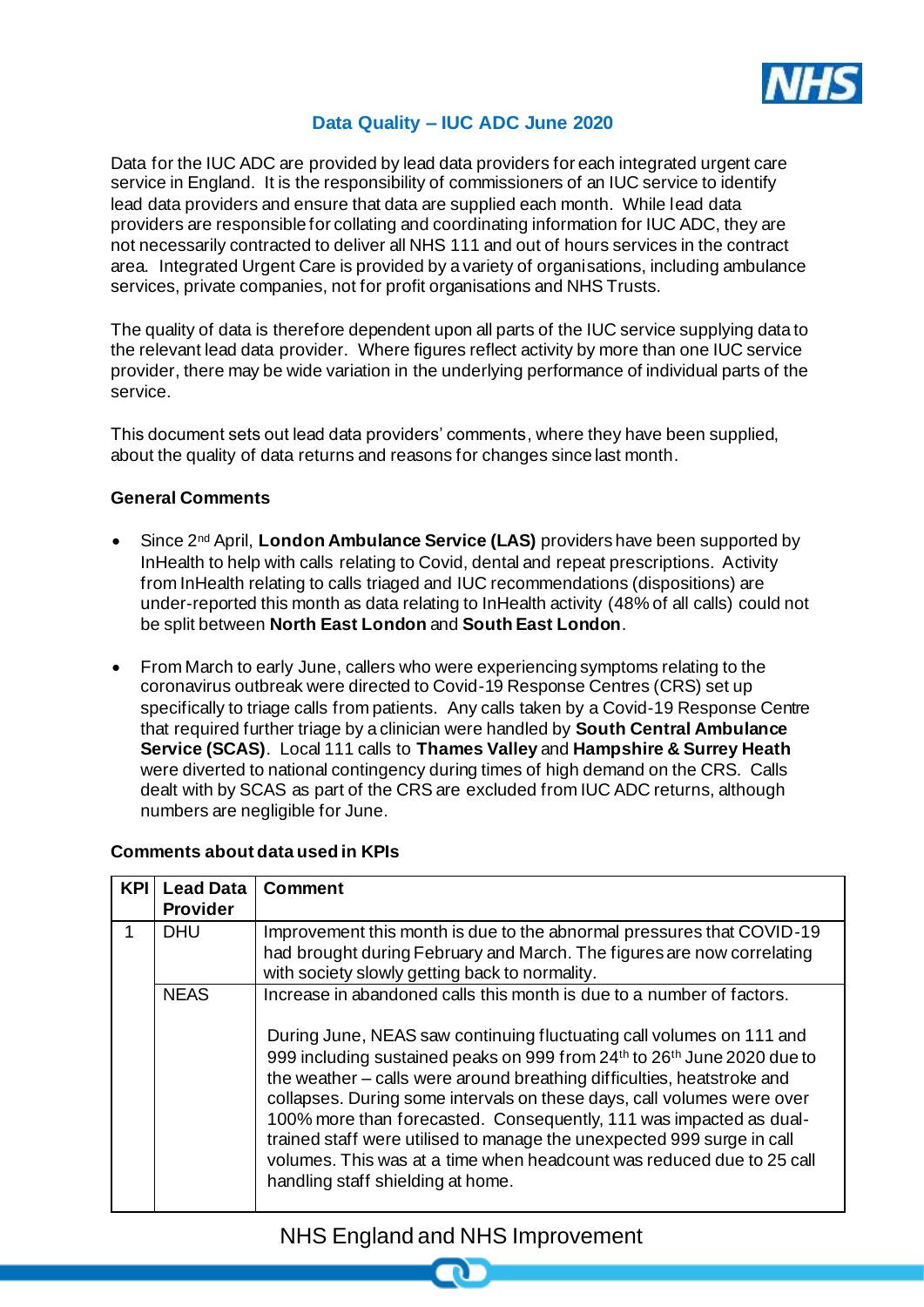|   |                                    | There were also 12 occasions of national contingency during June where<br>NEAS were offered OOA calls which increase AHT, thereby adding to the<br>impact on 111.                                                                                                                                                                                                                                                                                                                                                                                               |
|---|------------------------------------|-----------------------------------------------------------------------------------------------------------------------------------------------------------------------------------------------------------------------------------------------------------------------------------------------------------------------------------------------------------------------------------------------------------------------------------------------------------------------------------------------------------------------------------------------------------------|
|   | <b>NWAS</b>                        | Improvement this month is due to easing of staffing pressures from initial<br>pandemic levels and call volumes returning to pre-Covid demand.                                                                                                                                                                                                                                                                                                                                                                                                                   |
| 2 | <b>Dorset</b><br><b>HealthCare</b> | Staff hours for Call Advisors was much higher than usual in June due to<br>influx of new staff. Drop in performance is most likely a consequence of<br>their inexperience, plus experienced staff diverted to supervise and advise<br>new colleagues.                                                                                                                                                                                                                                                                                                           |
|   | <b>NEAS</b>                        | Decrease in calls answered within 60 seconds this month is due to a<br>number of factors – see explanation re KPI 1 above.                                                                                                                                                                                                                                                                                                                                                                                                                                      |
|   | <b>NECS</b>                        | LCD Dental: numerator is higher than previous months as a different report<br>has been used for no calls answered in 60 seconds.                                                                                                                                                                                                                                                                                                                                                                                                                                |
| 3 | Devon<br><b>Doctors</b>            | Devon: the denominator will be revised in the next revisions window.                                                                                                                                                                                                                                                                                                                                                                                                                                                                                            |
|   | <b>Dorset</b><br><b>HealthCare</b> | Decrease in denominator (Item 43) this month is because Covid processes<br>in the Dorset NHS111 service resulted in a higher than normal proportion of<br>patients being passed to a clinician for advice. The drop is likely to be a<br>consequence of a reduction in 'potential' Covid cases and staffing issues<br>mentioned re KPI 2 above.                                                                                                                                                                                                                 |
|   | <b>WMAS</b>                        | Change in numerator and denominator this month is due to new logic being<br>applied in line with the IUC ADC specification. All call-backs are now<br>included rather than just those with a target of 10 mins.                                                                                                                                                                                                                                                                                                                                                 |
| 4 | Care UK                            | Hillingdon: Appointment slots remain blocked to direct booking from 111<br>due to COVID19 cross contamination risk.                                                                                                                                                                                                                                                                                                                                                                                                                                             |
|   | Devon<br><b>Doctors</b>            | Devon: IUC Treatment Centres were closed to the DoS for direct booking in<br>June and GP Extended Hours service type was removed from the DoS by<br>the National DoS team.                                                                                                                                                                                                                                                                                                                                                                                      |
|   | <b>NEAS</b>                        | The service has noticed a reduction in local clinical hubs OOH availability,<br>both in appointments availability for the services open as well as the<br>services themselves. This has resulted in a drop in the number of calls<br>where caller given an appointment with a GP extended hours service (data<br>item 110).                                                                                                                                                                                                                                     |
|   | <b>SECamb</b>                      | Increase this month is because appointment bookings have partially<br>migrated from UTC to GP Extended Hours due to re-categorisation of some<br>services by the CCG.                                                                                                                                                                                                                                                                                                                                                                                           |
|   | <b>WMAS</b>                        | Decrease this month in denominator item 111 DoS selections - IUC<br>Treatment Centre is because previous months' figures incorrectly included<br>online cases which have now been excluded.                                                                                                                                                                                                                                                                                                                                                                     |
| 5 | <b>DHU</b>                         | Leicestershire and Rutland: Includes 60 cases with a referral selection of<br>'Urgent Care Centre - Loughborough' and a referral category of UTC in<br>June 2020 whereas no activity for this referral selection was assigned a<br>UTC referral category in May 2020. The majority of Loughborough activity in<br>the month has otherwise been given a UCC referral category. No<br>corresponding IUC Booked appointments at Loughborough in June 2020<br>therefore fall in KPI %.<br>Milton Keynes: Potential increase in the number of appointments available |
|   |                                    | at UTCs in MK due to relaxation of Covid-19 response which may also<br>indicate an increase ability of 111 to book patients into centres.                                                                                                                                                                                                                                                                                                                                                                                                                       |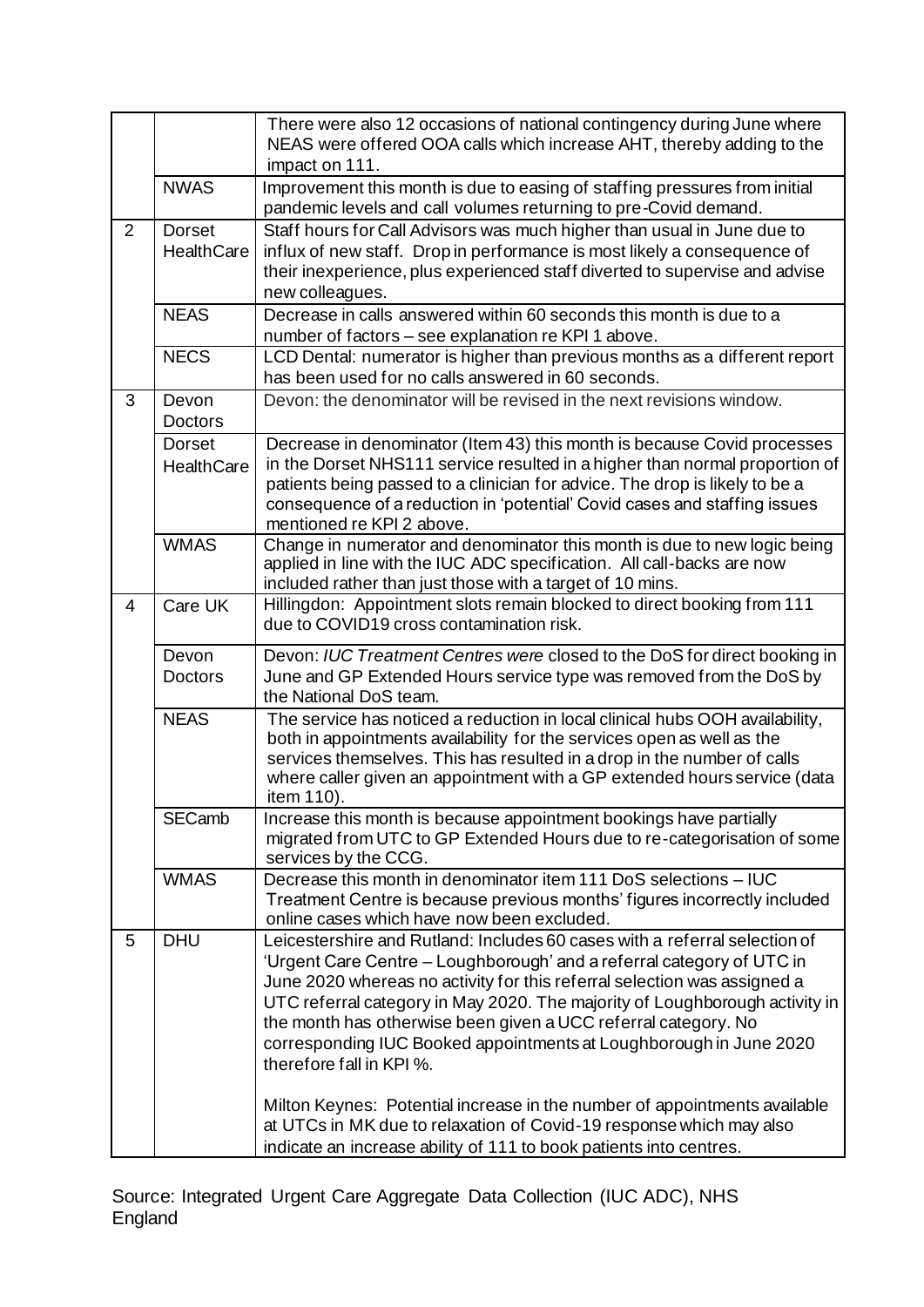|                | <b>SECAmb</b>                      | Decrease this month is because appointment bookings have partially<br>migrated from UTC to GP Extended Hours due to re-categorisation of some<br>services by the CCG.                                                                                                                                                    |
|----------------|------------------------------------|--------------------------------------------------------------------------------------------------------------------------------------------------------------------------------------------------------------------------------------------------------------------------------------------------------------------------|
| 6              | Care UK                            | Hillingdon / NE Essex / Surrey Hearts: Care UK have changed their internal<br>validation process which has resulted in a much higher validation rate.                                                                                                                                                                    |
| $\overline{7}$ | <b>LAS</b>                         | North East London: Increase in ED validation because LAS started<br>validating 100% of ED cases from 3rd week of June.                                                                                                                                                                                                   |
| 8              | Devon<br><b>Doctors</b>            | Devon: The denominator has been revised as previously there was double<br>counting and data pulling from the wrong source. All months from October<br>onwards will be updated in the next revisions window.                                                                                                              |
| 9              | <b>BrisDoc</b>                     | Decrease since last month shows a continuation of the return to typical<br>values after demand during Covid was resulting in calls being managed<br>outside of Pathways.                                                                                                                                                 |
|                | <b>Dorset</b><br>HealthCare        | Ongoing issues with correctly identifying triages and the associated staff<br>group. Should be able to resolve both these issues for the July data<br>submission.                                                                                                                                                        |
| 10             | <b>LAS</b>                         | North East London: There was an increase in demand for this service which<br>wasn't expected and could not be issued within the service.                                                                                                                                                                                 |
|                |                                    | South East London: 100% return is because there was a test run to send all<br>prescriptions that could not be issued within the service to the C++ and<br>Pharm+ services.                                                                                                                                               |
|                | <b>SCAS</b>                        | Many patients referred for repeat prescriptions this month were sent to OOH<br>and DoS services for Pharmacy other than Pharm+ or CPCS so are not<br>included in the numerator.                                                                                                                                          |
| 11             | <b>Dorset</b><br><b>HealthCare</b> | Decrease in denominator (item 102) is due to better understanding of<br>Directory of Services data. The figures submitted for ADC102 for April and<br>May incorrectly included patients who were triaged by other NHS111<br>providers, plus triages relating to patients received from other professionals<br>(ADC 010). |
| 12             | <b>NECS</b>                        | Fylde Coast Integrated Urgent Care Service (FCMS): increase in<br>denominator (ADC24 Calls where person triaged) is because more patients<br>were being triaged rather than seen face to face due to Covid.                                                                                                              |
| 14             | <b>NECS</b>                        | Fylde Coast Integrated Urgent Care Service (FCMS): more patients were<br>being triaged rather than seen face to face due to Covid.                                                                                                                                                                                       |
| 15             | <b>BrisDoc</b>                     | Decrease this month is due to lower overall volumes in out of hours<br>services. There were two bank holidays in both April and May, and none in<br>June, which is also likely to be a contributing factor.                                                                                                              |
|                | <b>NEAS</b>                        | Recent reductions in clinical input figures are a result of calls being<br>streamed to the National Covid Clinical Assessment Service (1003) & the<br>National Pharmacist Clinical Assessment Service (464) which bypass<br>internal clinicians.                                                                         |
|                | <b>NECS</b>                        | Fylde Coast Integrated Urgent Care Service (FCMS): increase in<br>denominator (ADC24 Calls where person triaged) is because more patients<br>were being triaged rather than seen face to face due to Covid.                                                                                                              |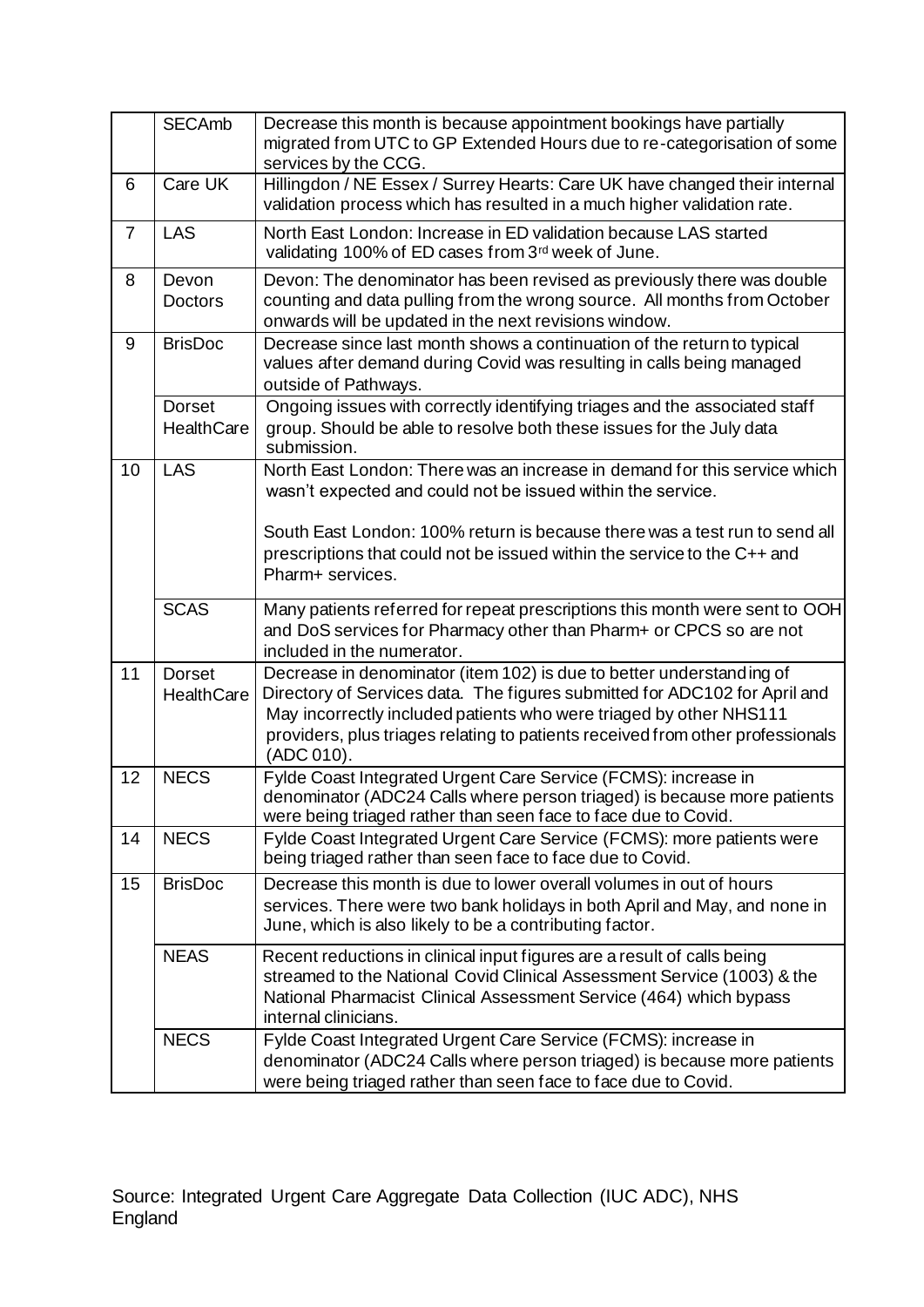## **Comments about other data items**

| <b>Data</b>     | <b>Lead Data</b>        | <b>Comment</b>                                                                                                                                                                                                                                                                                                |
|-----------------|-------------------------|---------------------------------------------------------------------------------------------------------------------------------------------------------------------------------------------------------------------------------------------------------------------------------------------------------------|
| <b>Item</b>     | <b>Provider</b>         |                                                                                                                                                                                                                                                                                                               |
| 1               | <b>NECS</b>             | LCD Dental: more calls were received during the peak of Covid as<br>dentists were generally seeing fewer patients than normal. Call<br>volumes have since decreased as patients have been able to see<br>their own dentists more easily and call volumes naturally fluctuate<br>particularly over the summer. |
|                 | <b>NWAS</b>             | Reduction in offered calls compared with last 3 months due to<br>decreasing pandemic demand.                                                                                                                                                                                                                  |
| 7 & 8           | <b>NWAS</b>             | No other staff type answers front end calls.                                                                                                                                                                                                                                                                  |
| 9               | <b>NWAS</b>             | We do not receive ambulance calls.                                                                                                                                                                                                                                                                            |
|                 | <b>SECamb</b>           | Reduction in calls transferred from the Ambulance Service this month<br>is due to decrease in operation as the AS cohort is increasingly skilled<br>in reaching "Hear and Treat" outcomes.                                                                                                                    |
| 10              | <b>NWAS</b>             | IUC(CAS) unknown, not recorded.                                                                                                                                                                                                                                                                               |
| $\overline{11}$ | <b>NWAS</b>             | We do not count unscheduled IUC attendances.                                                                                                                                                                                                                                                                  |
| 14 to 16        | <b>NECS</b>             | LCD Dental do not have the ability to breakdown calls Q014-Q016.                                                                                                                                                                                                                                              |
| 17              | <b>BrisDoc</b>          | Care UK installed additional resources following the demands seen<br>during Covid which has resulted in much improved answering<br>performance.                                                                                                                                                               |
|                 | <b>IC24</b>             | Call answer times in seconds (all areas) are roughly half the figure<br>last month due to considerably more hours worked over the month<br>compared to the previous month and a reduction in overall staff<br>absences.                                                                                       |
|                 | <b>NEAS</b>             | Increase in call answering time this month is due to a number of<br>factors - see explanation re KPI 1 above.                                                                                                                                                                                                 |
|                 | <b>NECS</b>             | LCD Dental: staffing levels contribute to variations in call answer<br>times.                                                                                                                                                                                                                                 |
|                 | <b>NWAS</b>             | Reduction and improvement in performance due to reduction in<br>demand.                                                                                                                                                                                                                                       |
| 18              | <b>DHU</b>              | Decrease this month is due to the abnormal pressures that COVID-19<br>had brought during February and March. The figures are now<br>correlating with society slowly getting back to normality.                                                                                                                |
| 22              | <b>IC24</b>             | Improvements in call back times are due to additional measures<br>taking affect as call demand has slightly.                                                                                                                                                                                                  |
|                 | <b>NWAS</b>             | Reduction in call back time compared with last two months due to<br>changes in pandemic demand.                                                                                                                                                                                                               |
| 24 to 29        | Devon<br><b>Doctors</b> | Devon: number of patients triaged metrics (25-29) have been revised<br>so they now add up to metric 24. Previously there was double<br>counting and data pulling from the wrong source. All months from<br>October onwards will be updated in the next revisions window.                                      |
| 29              | <b>NWAS</b>             | No other distinguishable staff type.                                                                                                                                                                                                                                                                          |
| 31 to<br>33     | <b>NWAS</b>             | Staff types not available at NWAS111.                                                                                                                                                                                                                                                                         |
| 34              | <b>NWAS</b>             | Includes estimates for clinical contacts relating to external clinicians /<br>referrals. Estimation - 20,917 known NWAS CA, 36,766 unknown.                                                                                                                                                                   |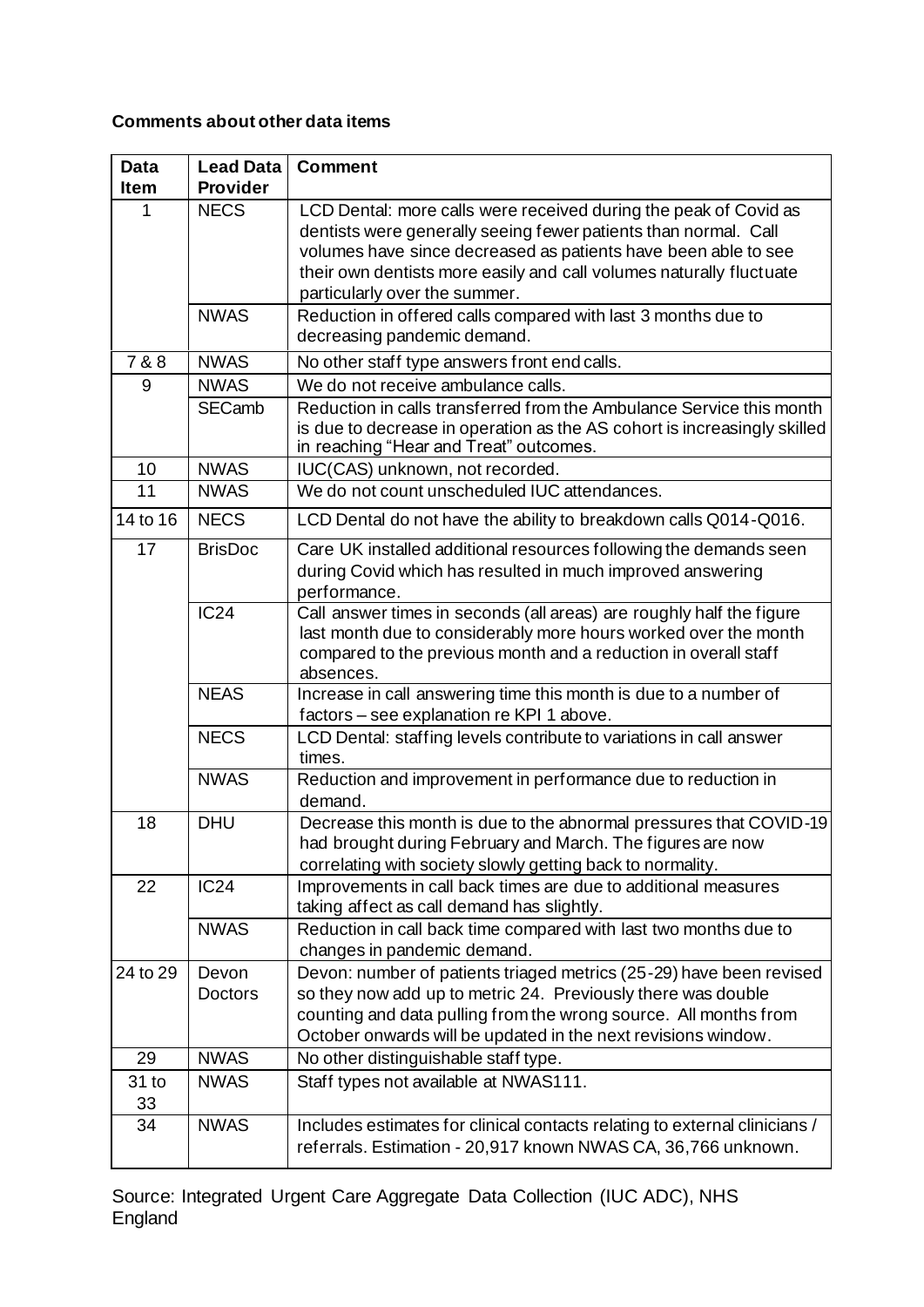| 35            | <b>NWAS</b>                        | Paramedic Staff type not distinguishable.                                                                                                                                                                                                                                                        |
|---------------|------------------------------------|--------------------------------------------------------------------------------------------------------------------------------------------------------------------------------------------------------------------------------------------------------------------------------------------------|
| 36            | <b>NWAS</b>                        | Staff type not available at NWAS111.                                                                                                                                                                                                                                                             |
| 37            | <b>NWAS</b>                        | Pharmacist Staff type not distinguishable.                                                                                                                                                                                                                                                       |
| 38            | <b>NWAS</b>                        | MTS clinician at NWAS.                                                                                                                                                                                                                                                                           |
| 42            | <b>NWAS</b>                        | Service not offered - Clinical advice is only given by a clinician.                                                                                                                                                                                                                              |
| 44            | Devon                              | Figures for Somerset include some double counting between data                                                                                                                                                                                                                                   |
|               | <b>Doctors</b>                     | items 44, 57, 70 and 83. These will be adjusted in the next revisions<br>window.                                                                                                                                                                                                                 |
| 44-56         | <b>LCW</b>                         | Figures include some double-counting due to systems issues. These<br>will be adjusted in the next revisions window.                                                                                                                                                                              |
| 45-48         | <b>NWAS</b>                        | COVID SA activity.                                                                                                                                                                                                                                                                               |
| 52            | <b>NWAS</b>                        | COVID SA's recommend pharmacist through triage.                                                                                                                                                                                                                                                  |
| 55            | <b>NWAS</b>                        | COVID SA's recommend self-care through triage.                                                                                                                                                                                                                                                   |
| 57            | Devon                              | See comment re item 44.                                                                                                                                                                                                                                                                          |
|               | <b>Doctors</b>                     |                                                                                                                                                                                                                                                                                                  |
| 64            | <b>NWAS</b>                        | Increased demand due to COVID Pandemic.                                                                                                                                                                                                                                                          |
|               | <b>WMAS</b>                        | Decrease this month is because previous months had included some<br>routine dental cases which were Birmingham Dental Hospital. These<br>have now been excluded. This has reduced the overall triaged<br>numbers and the main outcomes affected are contact dental or attend<br>another service. |
| 67            | <b>NWAS</b>                        | Reduction in referrals compared with last two months pandemic<br>demand.                                                                                                                                                                                                                         |
|               |                                    |                                                                                                                                                                                                                                                                                                  |
|               | <b>WMAS</b>                        | See comment re item 64.                                                                                                                                                                                                                                                                          |
| 70            | Devon<br><b>Doctors</b>            | See comment re item 44.                                                                                                                                                                                                                                                                          |
| 71 & 72       | Devon<br>Doctor                    | Somerset: sharp increase this month is due to a procedural change.                                                                                                                                                                                                                               |
| 83            | Devon<br><b>Doctors</b>            | See comment re item 44.                                                                                                                                                                                                                                                                          |
|               | <b>Dorset</b><br><b>HealthCare</b> | Figures for May incorrectly included replicated figures for ADC029.<br>This has been corrected this month.                                                                                                                                                                                       |
| 87            | <b>NECS</b>                        | LCD GPOOH: taken as all PCC and HV cases, rest are all cases<br>closed over the phone after clinical triage.                                                                                                                                                                                     |
|               | <b>WMAS</b>                        | Decrease this month is because previous months' figures incorrectly<br>included online cases which have now been excluded.                                                                                                                                                                       |
| 89 & 92       | <b>WMAS</b>                        | See comment re item 87.                                                                                                                                                                                                                                                                          |
| 97 & 98       | <b>NWAS</b>                        | No feedback given on ambulance revalidation; information not<br>collected.                                                                                                                                                                                                                       |
| 98            | <b>NECS</b>                        | Time is not captured by YAS or LCD.                                                                                                                                                                                                                                                              |
|               | SECamb                             | Null return as not able to provide actual figures.                                                                                                                                                                                                                                               |
| 100 to<br>101 | <b>NWAS</b>                        | Information not collected.                                                                                                                                                                                                                                                                       |
| 101           | <b>NECS</b>                        | Time is not captured by YAS or LCD.                                                                                                                                                                                                                                                              |

Source: Integrated Urgent Care Aggregate Data Collection (IUC ADC), NHS England